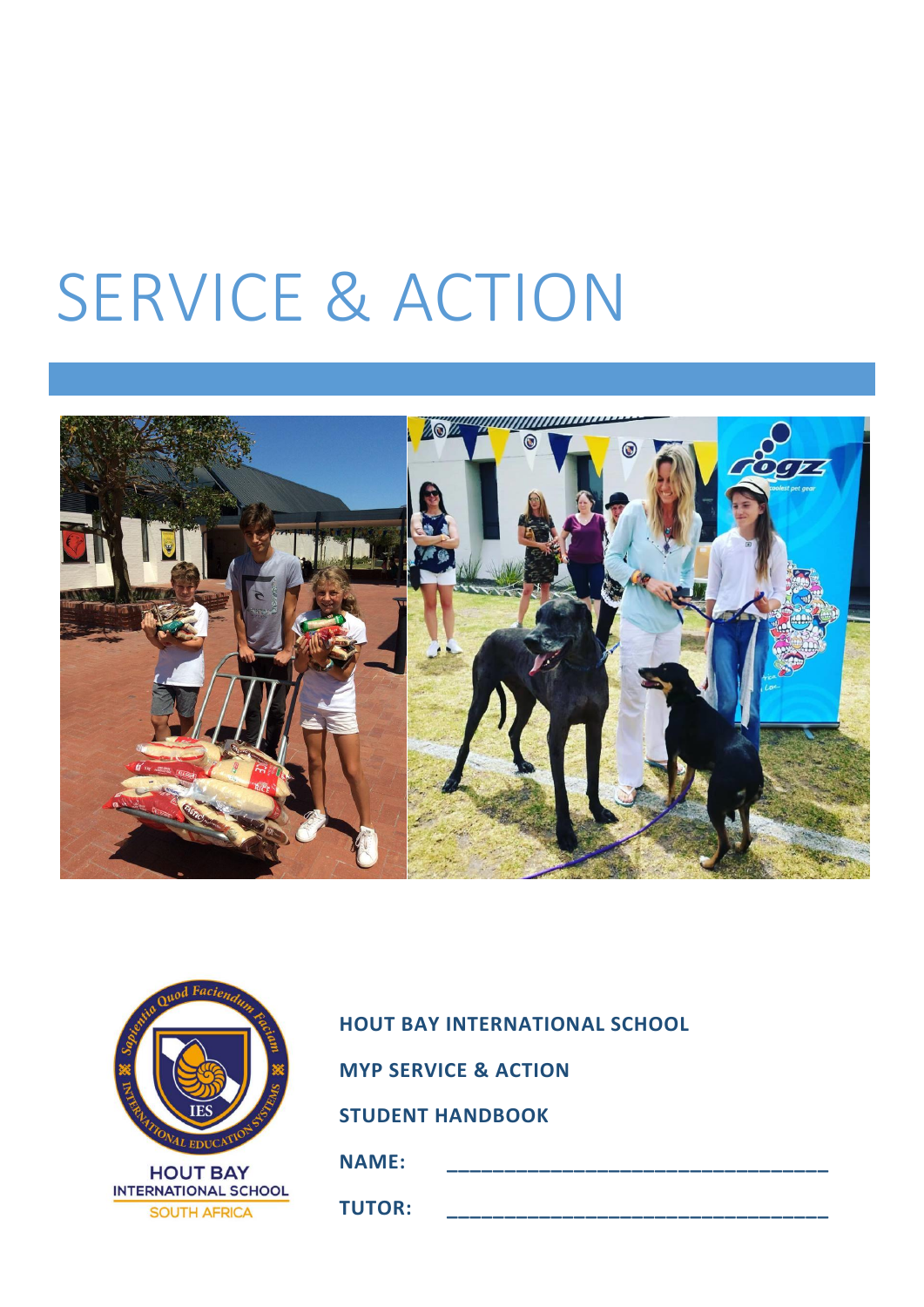# MYP SERVICE & ACTION HANDBOOK

#### **Service & Action**

Service & Action are an integral part of the MYP. S&A starts in the classroom and extends beyond it. During your time in the MYP, discover your place and role in communities, from your immediate family and school environment to the world at large. Throughout the MYP, you are encouraged to make connections between the things you learn in school and in your surroundings, as well as thinking about what you can give to the community and the benefits the community can bring to you. Having gained awareness about the community, the next step is to take action and to become involved in Service & Action.

#### **Key points about S&A:**

- $\triangleright$  S&A can be undertaken either as an individual or as a group
- $\triangleright$  The quality of an activity is more valuable than the hours devoted to it
- $\triangleright$  A responsible adult must supervise S&A activities and projects at all times
- $\triangleright$  Paid activities and normal family responsibilities do not count as S&A

#### **The goal of S&A is to meet the Learning Outcomes:**

**1. Increased awareness of your own strengths and areas for growth**

You are able to see yourself as an individual with various skills and abilities, some more developed than others, and understand that you can make choices about how you wish to move forward.

**2. Undertake challenges that develop new skills**

Challenges and new skills may be those not previously undertaken or acquired, or those that extend your existing expertise.

#### **3. Discuss, evaluate and plan student-initiated activities**

The planning and initiation of an activity should involve a discussion and evaluation of objectives, responsibilities and evaluation of objectives, responsibilities, and expectations. These steps are often completed in collaboration with others, and should be demonstrated in all S&A work.

#### **4. Work collaboratively with others**

Collaboration can be shown in many different activities, including working with coaches, adults, and other students.

#### **5. Persevere in action**

At a minimum, this implies showing determination and commitment by attending activities regularly and accepting a share of the responsibility for dealing with problems that arise in the course of activities.

### **6. Develop international-mindedness through global engagement, multilingualism and intercultural understanding**

This can mean being involved in international projects, but there are many global issues that can be acted upon locally or nationally (e.g. environmental concerns, caring for the elderly).

#### **7. Consider the ethical implications of your actions**

Ethical decisions arise in almost any S&A activity (e.g. by considering who will and who will not benefit from your actions).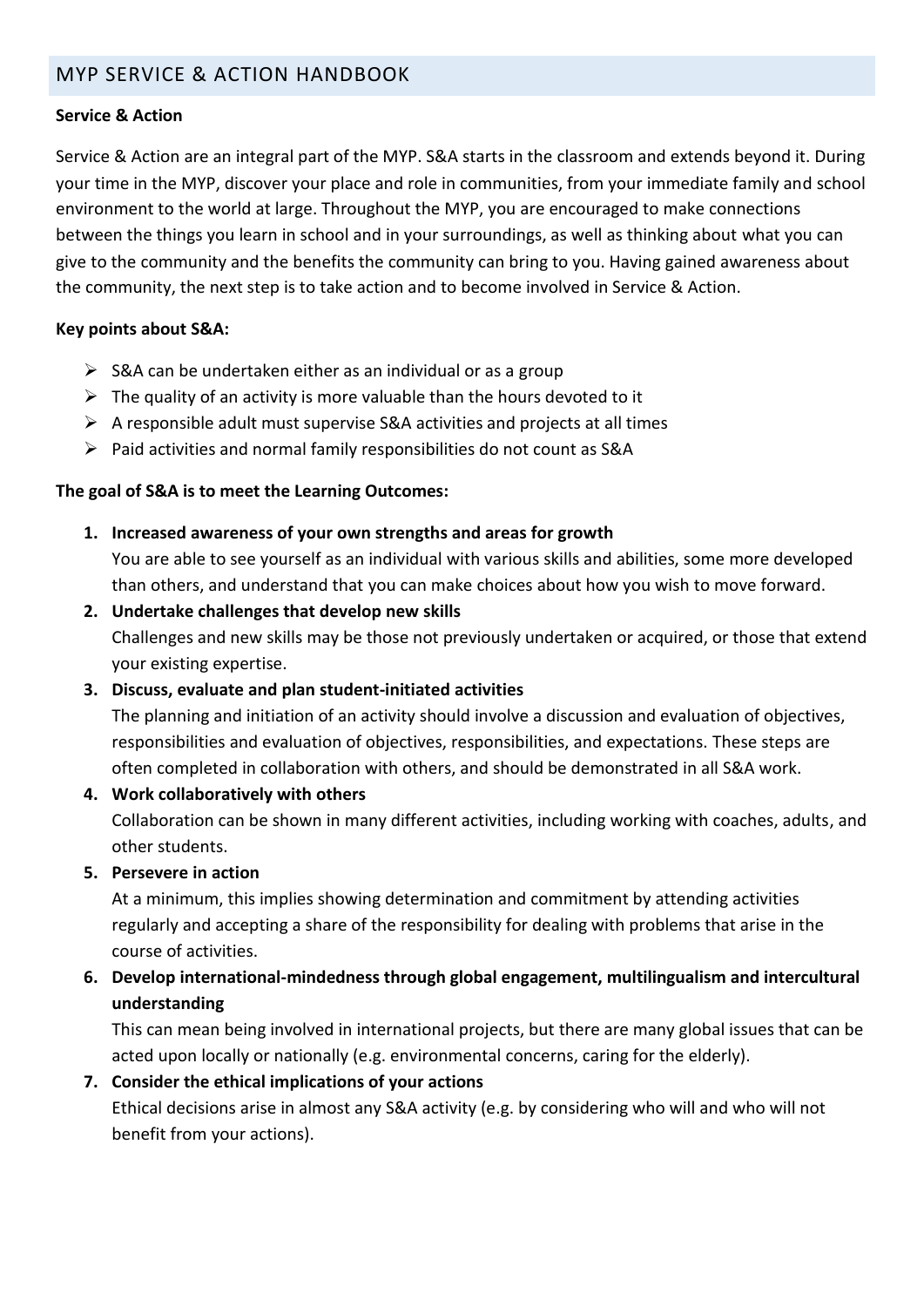# SERVICE & ACTION REQUIREMENTS

Students are expected to participate in at least 1 school offered activity per term, and 1 service initiative per term.

|                  | <b>Service activity</b> | <b>Service</b> | <b>Creativity</b> | <b>Physical</b> | <b>Minimum learning</b> |
|------------------|-------------------------|----------------|-------------------|-----------------|-------------------------|
|                  |                         | Project*       | activity          | activity        | outcomes**              |
| MYP <sub>1</sub> | At least 1 per          | At least 1 per | At least 1 per    | At least 1 per  | At least 2              |
|                  | term                    | term           | term              | term            |                         |
| MYP <sub>2</sub> | At least 1 per          | At least 1 per | At least 1 per    | At least 1 per  | At least 3              |
|                  | term                    | term           | term              | term            |                         |
| MYP <sub>3</sub> | At least 1 per          | At least 1 per | At least 1 per    | At least 1 per  | At least 4              |
|                  | term                    | term           | term              | term            |                         |
| MYP <sub>4</sub> | At least 1 per          | At least 1 per | At least 1 per    | At least 1 per  | At least 5              |
|                  | term                    | term           | term              | term            |                         |
| MYP <sub>5</sub> | At least 1 per          | At least 1 per | At least 1 per    | At least 1 per  | All $7***$              |
|                  | term                    | term           | term              | term            |                         |

\* A service project will need to be completed as part of the HBIS advisory programme.

\*\* You need to document your activities on ManageBac and show good evidence of having met the minimum number of learning outcomes in each year.

\*\*\* If you join the school in MYP 5, you will only have to show evidence of having met 5 of the learning outcomes.

# SERVICE & ACTION ACTIVITIES AND PROJECTS

**Creativity**: Arts and other experiences that involve creative thinking.

**Physical**: Physical exertion contributing towards a balance between academics and physical well-being.

**Service**: Unpaid and voluntary exchanges that support the local, national, or global community and have learning benefits for you. Service can involve direct service, indirect service, or advocacy. Service can be short-term, or long-term in nature. Students are expected to dedicate their time to these activities.

**Direct service:** Service that involves direct interaction with a targeted cause, whether it is people, the natural environment, or animals. Examples include and are not limited to: developing a waste management policy for a chosen community, facilitating craft lessons at playgroups, working in the afterschool care programme, or tutoring students.

**Indirect service:** Service that has a verified benefit to the targeted cause, but you do not see or interact with the beneficiary of the service. Examples include and are not limited to: developing materials to support improvements in literacy, updating the website for a charitable organization, developing promotional material for an NGO, organising a concert to benefit a local NGO, fundraising for an NGO, or joining an environmental cause such as Earth Hour.

**Advocacy:** Advocacy means the act of pleading or arguing in favour of something. You are likely to have to conduct research about the chosen topic (possibly linked to something you have learnt in class) before taking action. Examples include joining or initiating an awareness campaign about the plight of a local waterway, submitting articles to local media on issues of poverty, creating a video on improving waste disposal in the community and posting it online, or advocating for an awareness campaign on hunger.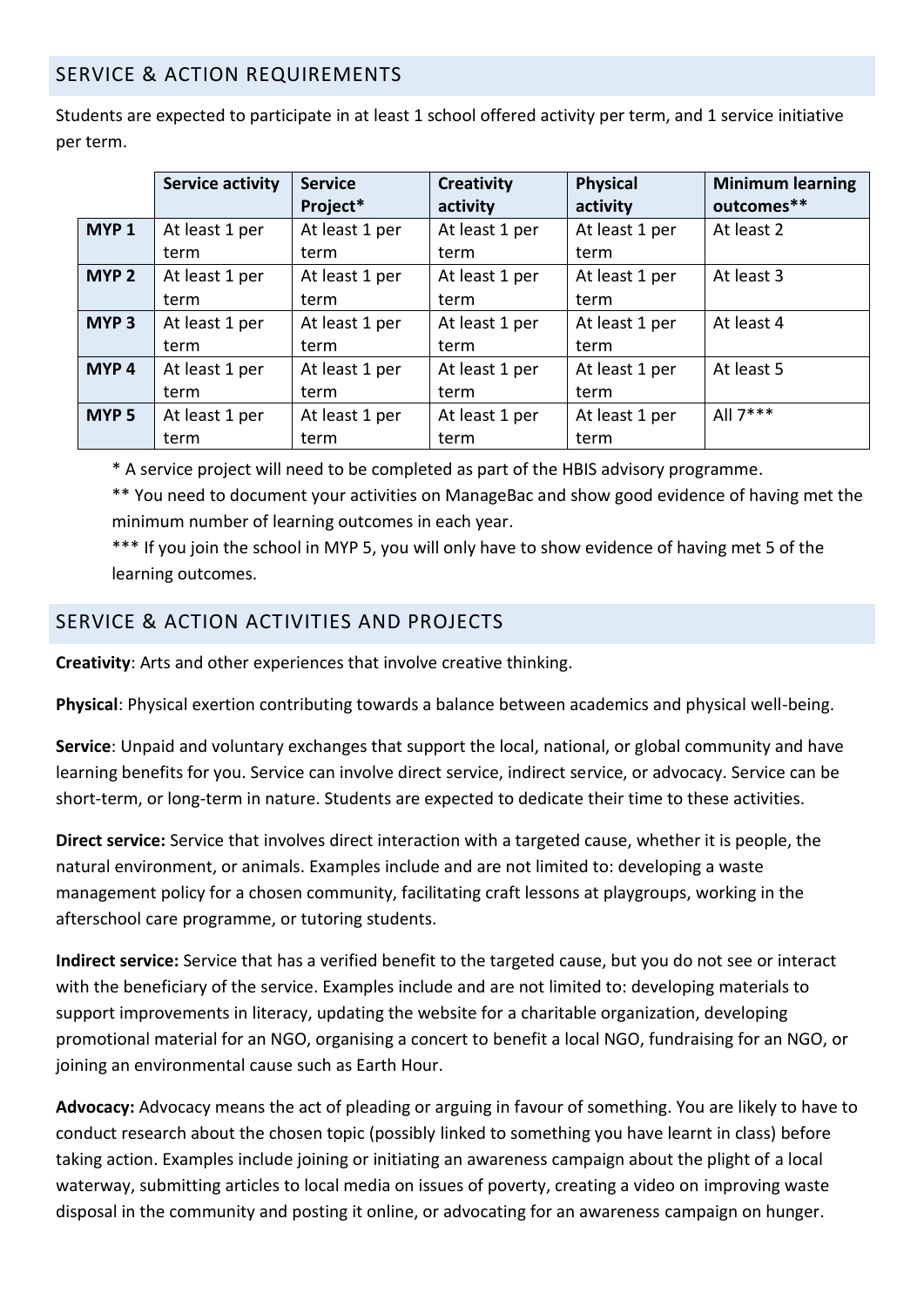# SERVICE ACTIVITIES

Service activities can take different forms. Whether basic or challenging, all activities should be approached, completed, and reflected on with sincerity. As you gain experience through the MYP, you are encouraged to seek out more demanding S&A opportunities with increased independence.

|                         | <b>Basic service activity</b>                                        | <b>Challenging service activity</b>  |  |
|-------------------------|----------------------------------------------------------------------|--------------------------------------|--|
| <b>Organization and</b> | Often by a teacher or other adult                                    | Fully initiated and organised by the |  |
| planning                |                                                                      | student(s)                           |  |
| Participation           | Passive participation                                                | Active participation                 |  |
| <b>Commitment</b>       | Could be short-term                                                  | Requires long-term commitment        |  |
| <b>Acquisition of</b>   | Few new skills acquired                                              | Student acquires and develops        |  |
| skills                  |                                                                      | new skills                           |  |
| <b>Expectation</b>      | Attendance required                                                  | Pushes student to previous limits    |  |
| <b>Reflection on</b>    | For one-off activities, you should                                   | For ongoing activities, you should   |  |
| <b>ManageBac</b>        | write one reflection prior to the                                    | reflect regularly (one reflection    |  |
|                         | event and one after the event.                                       | every two weeks).                    |  |
| <b>Supervisor</b>       | You should request a supervisor review at the end of all activities. |                                      |  |
| review                  |                                                                      |                                      |  |

# EXAMPLES OF SERVICE ACTIVITIES

#### **Spread the news**

Translate the school newsletter into your mother tongue, or establish a school news outlet, to inform the community about HBIS events, both in and out of the community.

#### **Help out at school events**

Help with HBIS's annual events, such as sporting and cultural events.

#### **Volunteer at local service organizations**

Sign up or create your own event to support DARG, Intle Art, Ikhaya le Themba, Eyethu Skate Park, Operation Smile, etc.

#### **Assistant coach/instructor for younger students**

Initiate or assist with a sports, dance or theatre club for younger students. Devise activities for the participating students and take responsibility for their learning.

#### **Help out in the library/science labs**

Give a helping hand by supporting the school librarian or science teachers.

#### **Work with the wider community**

This could mean working in a soup kitchen, volunteering with disabled children or the elderly, or even organising a neighbourhood clean-up, concert, or film-screening.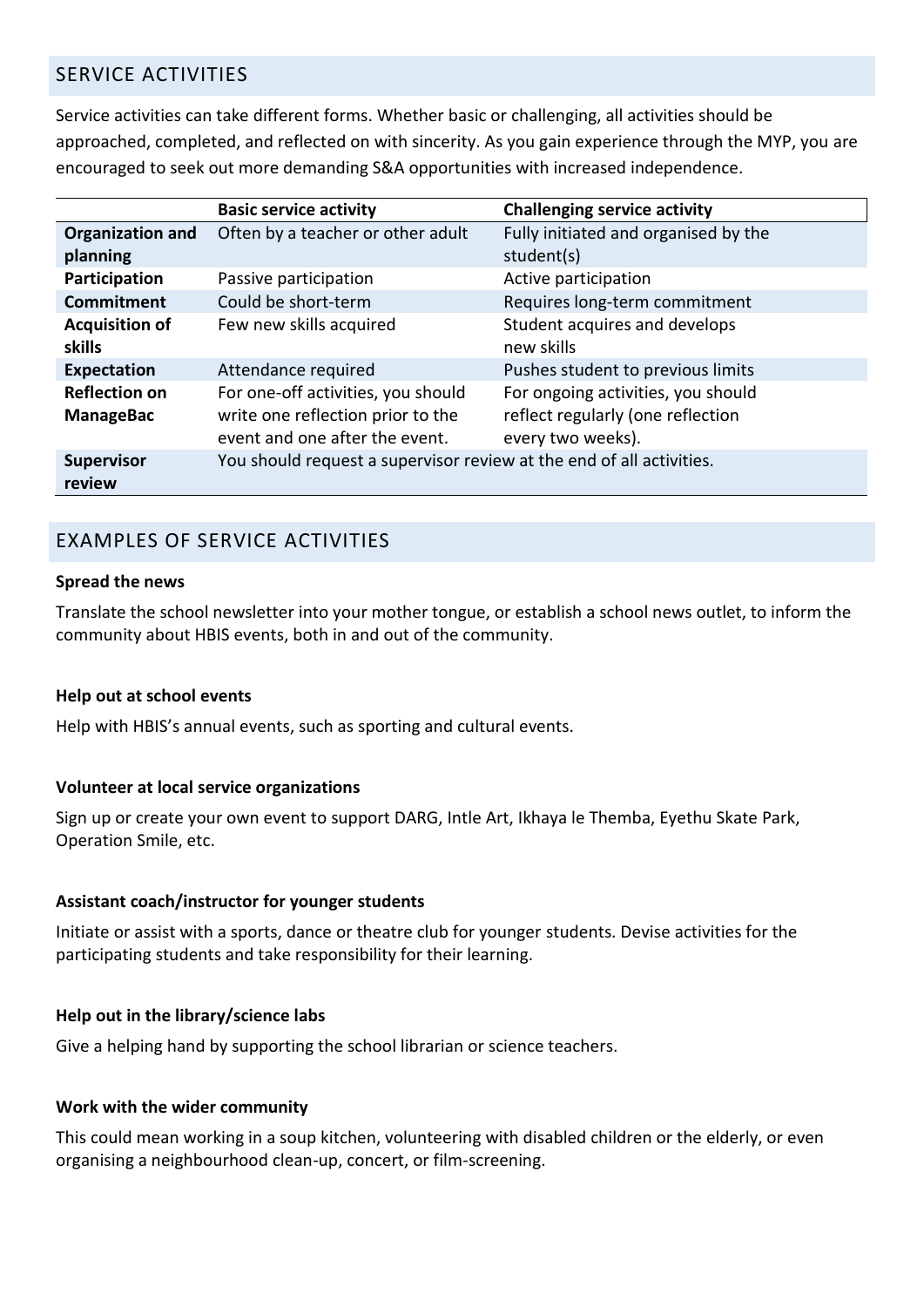# THE SERVICE LEARNING CYCLE

Students should follow the service learning cycle phases when completing their service activities and projects. While some activities might not lend themselves to all of the steps, students should be aware of and make an effort to address them.

#### **1) Investigation**

Create an inventory of student interests, skills, and talents; research information about the topic through varied approaches (surveys, interviews, direct observation, personal experiences) and increase knowledge of the issue; identify an authentic need to be addressed.

#### **2) Preparation**

Find out what needs to be done and set goals; create an action plan of what needs to be done, including a timeline, required resources and allocation of responsibilities.

#### **3) Action**

Execute the plan through direct service, indirect service, advocacy, and/or research.

#### **4) Reflection**

This is an ongoing process that should be documented on ManageBac. Note down thoughts, feelings, and experiences related to the activity.

#### **5) Demonstration**

This encompasses the entire service learning experience, beginning with the investigation, and including what has been learned, the process of learning, and the service accomplished. Sharing this with an audience educates and informs others.

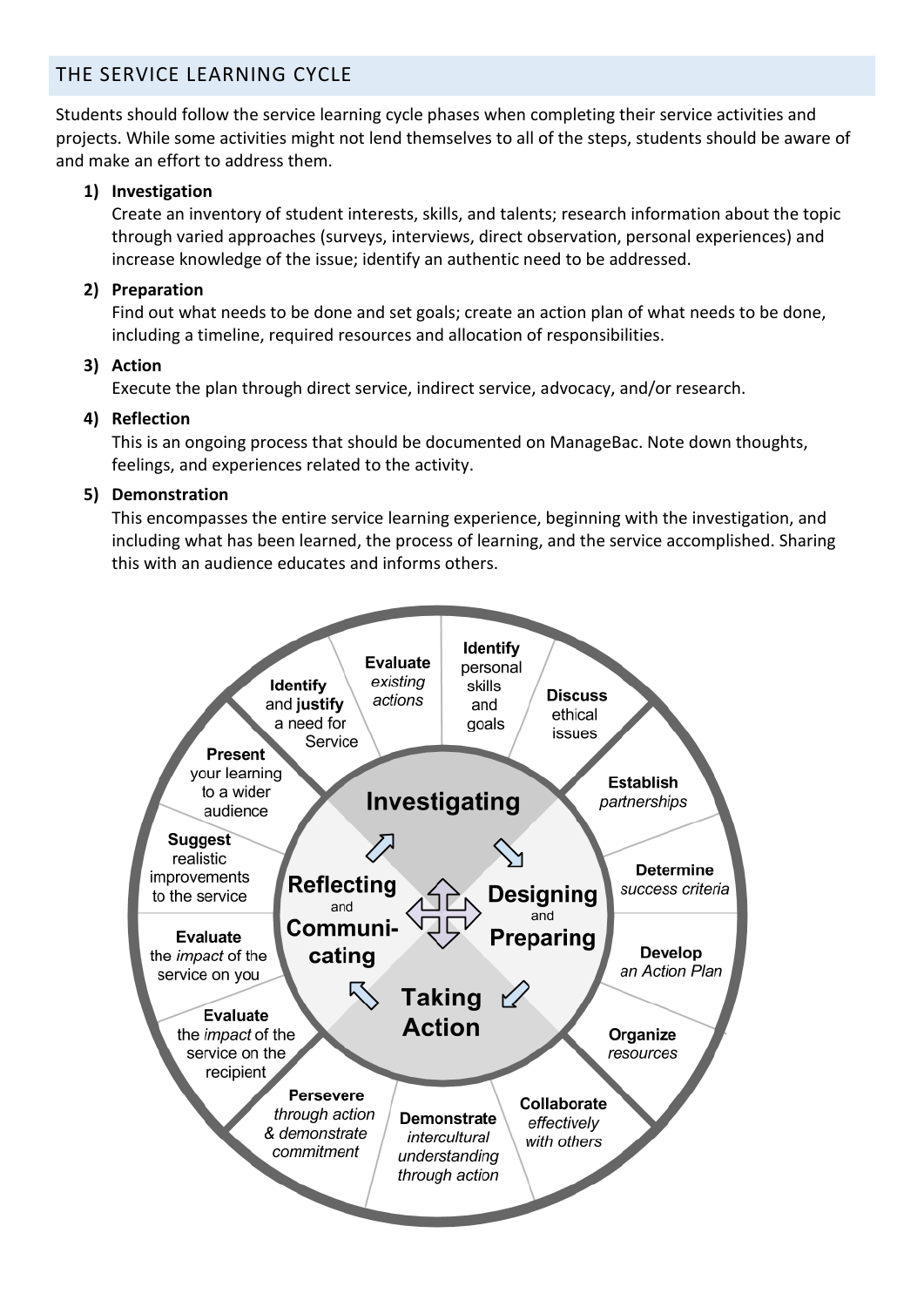# DOCUMENTING SERVICE & ACTION: MANAGEBAC

You are expected to document your S&A work on ManageBac. Here, you will provide a description of your activities, summarise your aims in completing them, and write reflections about how you have attained your chosen learning objectives.

Furthermore, there should be a direct link between the reflection and learning outcomes that have been selected for that reflection on ManageBac. Each reflection should focus on no more than two learning outcomes.

For help using ManageBac, see<http://help.managebac.com/support?program=myp>

# MANAGEBAC: GUIDING QUESTIONS FOR LEARNING OUTCOMES

Each reflection on ManageBac should have a learning outcome focus. The following guiding questions should be used to prompt, but not limit, your reflections:

**Awareness**: How did your achievements allow you to show personal development?

**New skills**: What skills have you acquired or further developed through your work?

**Planning and initiative**: What steps were taken to ensure the success of your activity?

**Collaboration**: Who did you work with in your activity, and how did you feel about being involved?

**Perseverance and commitment**: What obstacles did you encounter, and how were they overcome?

**International-mindedness**: How did your activity help you address a global issue, either locally, nationally or internationally?

**Ethics**: How did your participation in your activity affect you and others?

# END-OF-YEAR S&A REFLECTION

All students will complete a final S&A reflection at the end of the school year (see page 6). This, along with the documentation of your activities in ManageBac, will determine whether or not you have completed the S&A requirements in a satisfactory way.

A selection of the following questions will be used for the end-of-year reflection and the exit interview at the end of MYP 5.

- 1. What new skills did you learn during your S&A activities?
- 2. What changes would you make if you were to do these activities again?
- 3. How did your understanding of community change as a result of your S&A activities?
- 4. Give an example of how you showed initiative and/or a willingness to help others.
- 5. How did you use your strengths to enhance one of the communities to which you belong?
- 6. Give an example of how you came up with a solution to resolve an issue in a community to which you belong.
- 7. Give an example of a situation where you showed commitment to a cause.
- 8. Do you believe S&A is a valuable experience? Justify your answer.